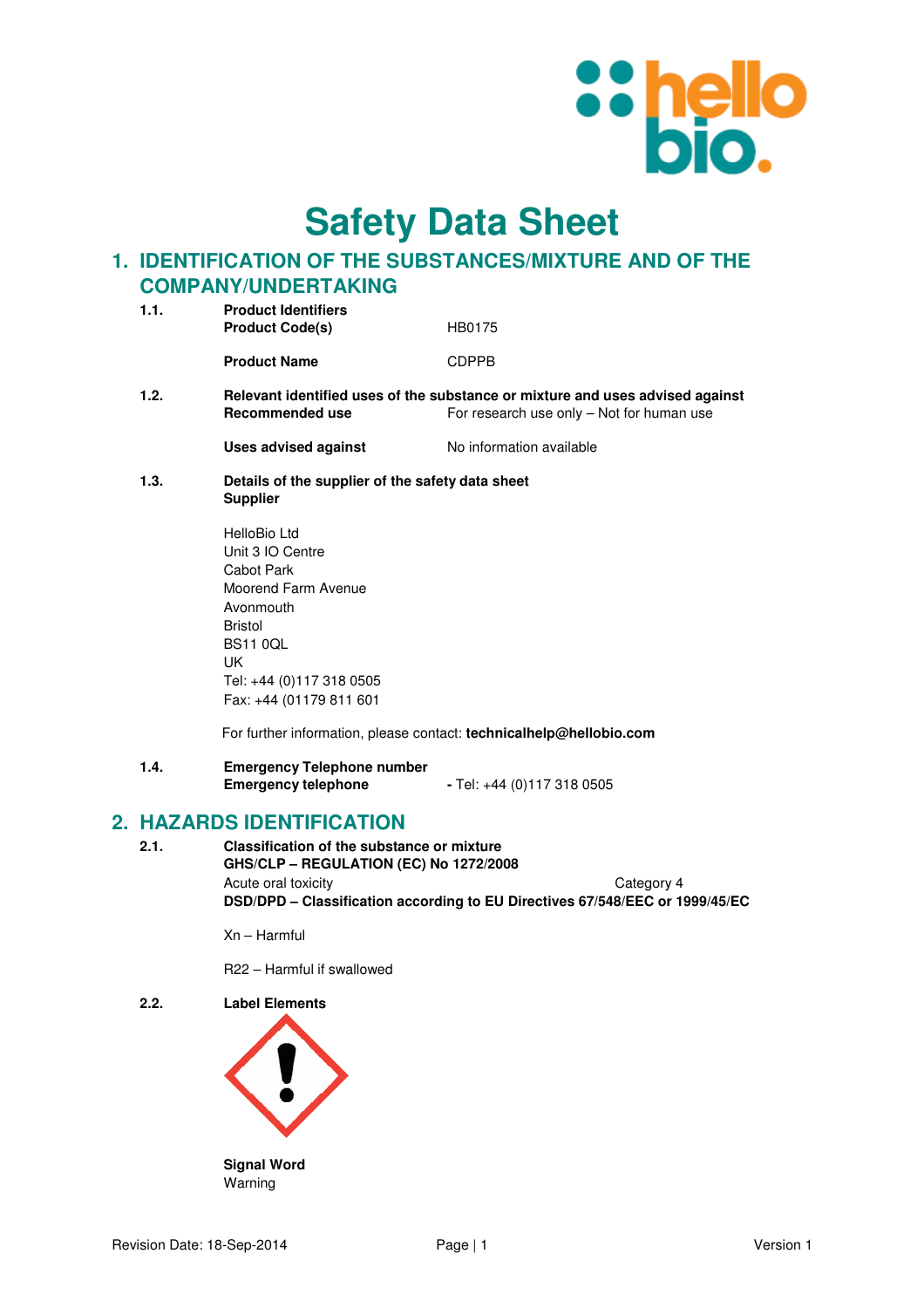### **Hazard Statements**

H302 – Harmful if swallowed

#### **Precautionary Statements**

P301 + P312 - IF SWALLOWED: Call a POISON CENTER or doctor/physician if you feel unwell P264 - Wash face, hands and any exposed skin thoroughly after handling P270 - Do not eat, drink or smoke when using this product P330 – Rinse mouth P501 - Dispose of contents/ container to an approved waste disposal plant **2.3. Other hazards** 

Caution – substance not yet completely tested

# **3. COMPOSITION/INFORMATION ON INGREDIENTS**

**3.1. Substances** 

Product Name: CDPPB Synonyms: Formula: C<sub>23</sub>H<sub>16</sub>N<sub>4</sub>O Molecular Weight: 364.40 CAS Number 781652-57-1

## **4. FIRST AID MEASURES**

| 4.1. | Description of first aid measures<br><b>General advice</b> | If symptoms persist, call a physician.                                                                                                                                                   |
|------|------------------------------------------------------------|------------------------------------------------------------------------------------------------------------------------------------------------------------------------------------------|
|      | Eye contact                                                | Immediately flush with plenty of water. After initial<br>flushing, remove any contact lenses and continue flushing<br>for at least 15 minutes. If symptoms persist, call a<br>physician. |
|      | <b>Skin Contact</b>                                        | Wash off immediately with soap and plenty of water while<br>removing all contaminated clothes and shoes. If<br>symptoms persist, call a physician.                                       |
|      | Ingestion                                                  | Rinse mouth. If symptoms persist, call a physician                                                                                                                                       |
|      | <b>Inhalation</b>                                          | Move to fresh air. If symptoms persist, call a physician.                                                                                                                                |

## **4.2. Most important symptoms and effects, both acute and delayed**  To the best of our knowledge, the chemical, physical and toxicological properties have not been thoroughly investigated.

**4.3. Indication of immediate medical attention and special treatment needed**  Show this safety data sheet to the doctor in attendance. Immediate medical attention is required.

# **5. FIRE-FIGHTING MEASURES**

#### **5.1. Extinguishing media**

**Suitable extinguishing media**

Use water spray, alcohol-resistant foam, dry chemical or carbon dioxide

**5.2. Special hazards arising from the substance or mixture**  In combustion, may emit toxic fumes.

## **5.3. Precautions for fire-fighters**

Wear suitable protective clothing to prevent contact with skin and eyes and self-contained breathing apparatus.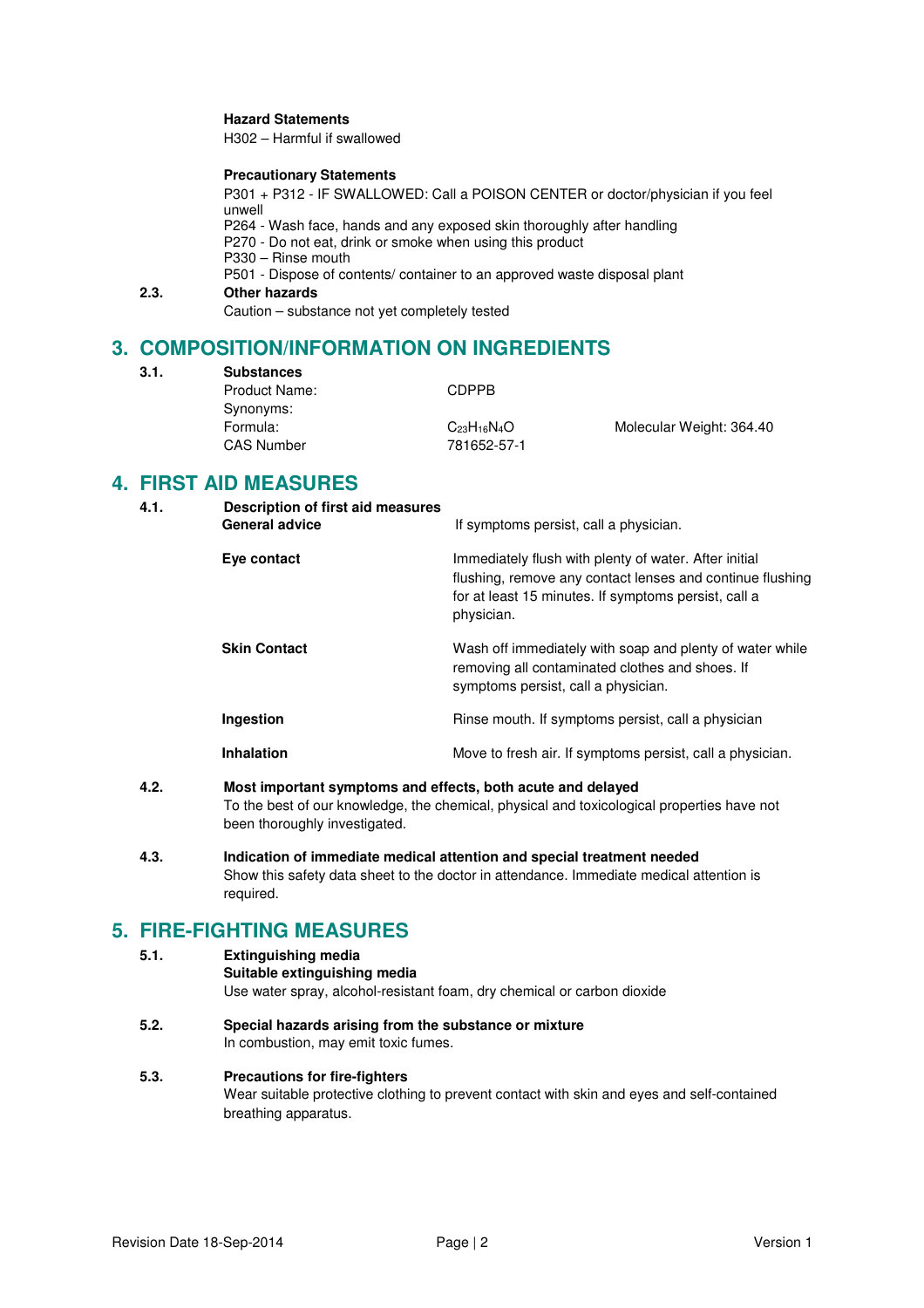# **6. ACCIDENTAL RELEASE MEASURES**

**6.1. Personal precautions, protective equipment and emergency procedures**  Do not take action without suitable protective clothing – see section 8 of SDS. Evacuate personnel to safe areas. Ensure adequate ventilation. Avoid breathing vapours, mist, dust or gas.

## **6.2. Environmental precautions**

Do not let product enter drains.

## **6.3. Methods and materials for containment and cleaning up**

Cover spillage with suitable absorbent material. Using non-spark tools, sweep up material and place in an appropriate container. Decontaminate spill site with 10% caustic solution and ventilate area until disposal is complete. Hold all material for appropriate disposal as described under section 13 of SDS.

### **6.4. Reference to other sections**

For required PPE see section 8. For disposal see section 13.

## **7. HANDLING AND STORAGE**

### **7.1. Precautions for safe handling**

Use in a chemical fume hood, with air supplied by an independent system. Avoid inhalation, contact with eyes, skin and clothing. Avoid the formation of dust and aerosols. Use in a wellventilated area. Keep away from sources of ignition. Avoid prolonged or repeated exposure.

**7.2. Conditions for safe storage, including any incompatibilities.**  Store in cool, well-ventilated area. Keep away from direct sunlight. Keep container tightly sealed until ready for use. Recommended storage temperature: Store at RT

### **7.3. Specific end uses**

Use in a laboratory fume hood where possible. Refer to employer's COSHH risk assessment.

## **8. EXPOSURE CONTROLS/PERSONAL PROTECTION**

### **8.1. Control parameters**

## **Components with workplace control parameters**

Contains no substances with occupational exposure limit values.

### **8.2. Exposure controls**

#### **Appropriate engineering controls**

Use in a fume hood where applicable. Ensure all engineering measures described under section 7 of SDS are in place. Ensure laboratory is equipped with a safety shower and eye wash station.

#### **Personal protective equipment**

#### **Eye/face protection**

Use appropriate safety glasses.

#### **Skin protection**

Use appropriate chemical resistant gloves (minimum requirement use standard BS EN 374:2003). Gloves should be inspected before use. Wash and dry hands thoroughly after handling.

## **Body protection**

Wear appropriate protective clothing.

#### **Respiratory protection**

If risk assessment indicates necessary, use a suitable respirator.

## **9. PHYSICAL AND CHEMICAL PROPERTIES**

## **9.1. Information on basic physical and chemical properties**

- 
- Appearance **All Mille** Solid Vapour pressure No data available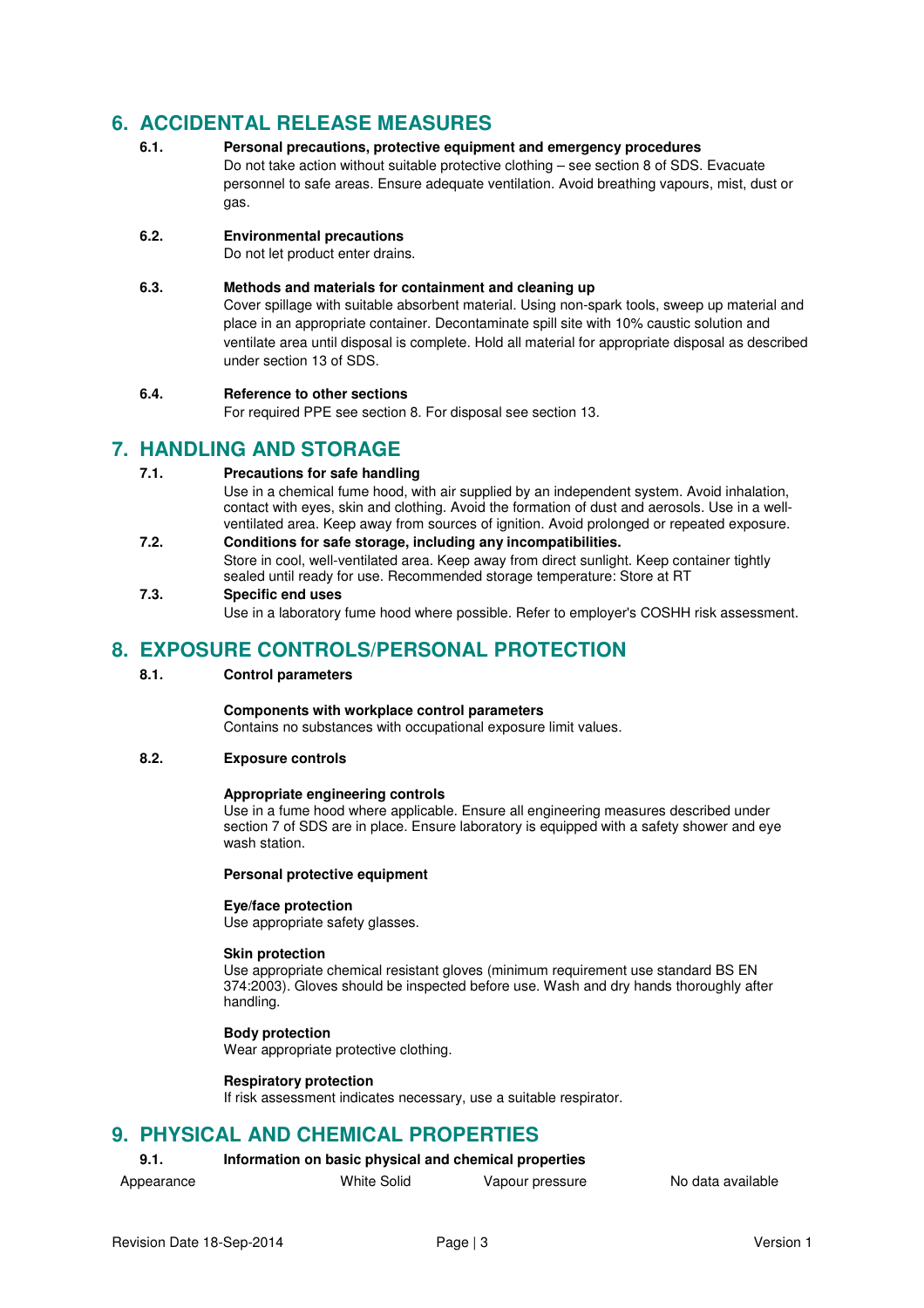| Odour                                           | No data availabl |
|-------------------------------------------------|------------------|
| Odour threshold                                 | No data availabl |
| рH                                              | No data availabl |
| Melting/freezing point                          | No data availabl |
| Boiling point/range                             | No data availabl |
| <b>Flash Point</b>                              | No data availabl |
| Evaporation rate                                | No data availabl |
| Flammability (solid, gas)                       | No data availabl |
| Upper/lower flammability or<br>explosive limits | No data availabl |

le Capour density No data available<br>le Relative density No data available le Relative density<br>le Solubility(ies) le Solubility(ies) Dimethylsulfoxide<br>le Partition coefficient No data available melting medicient No data available<br>In Partition coefficient No data available Auto-ignition temperature Flash Point Decomposition<br>
Reference data available temperature Decomposition<br>temperature No data available<br>Viscosity No data available Evaporation rate No data available Viscosity No data available le Explosive properties le Oxidising properties No data available

## **9.2. Other safety information**

No data available

# **10. STABILITY AND REACTIVITY**

#### **10.1. Reactivity**

Stable under recommended transport or storage conditions.

#### **10.2. Chemical Stability**

Stable under recommended storage conditions.

#### **10.3. Possibility of hazardous reactions**

Hazardous reactions will not occur under normal transport or storage conditions.

#### **10.4. Conditions to avoid**

Heat, moisture

#### **10.5. Incompatible materials**

Strong acids/alkalis, strong oxidising/reducing agents.

#### **10.6. Hazardous decomposition products**

Carbon monoxide (CO), Carbon dioxide (CO2), Nitrogen oxides (NOx), Hydrogen cyanide.

## **11. TOXICOLOGICAL INFORMATION**

#### **11.1. Information on toxicological effects**

| <b>Acute Toxicity</b>        |                          |
|------------------------------|--------------------------|
| <b>Inhalation</b>            | No Information available |
| Eye contact                  | No Information available |
| <b>Skin contact</b>          | No Information available |
| Ingestion                    | Harmful if swallowed.    |
| <b>Chronic toxicity</b>      |                          |
| <b>Corrosivity</b>           | No Information available |
| <b>Sensitization</b>         | No Information available |
| <b>Neurological effects</b>  | No Information available |
| <b>Reproductive toxicity</b> | No Information available |
| <b>Mutagenic effects</b>     | No Information available |
| <b>Target Organ Effects</b>  | No Information available |

## **12. ECOLOGICAL INFORMATION**

**12.1. Toxicity** 

**Ecotoxicity effects**